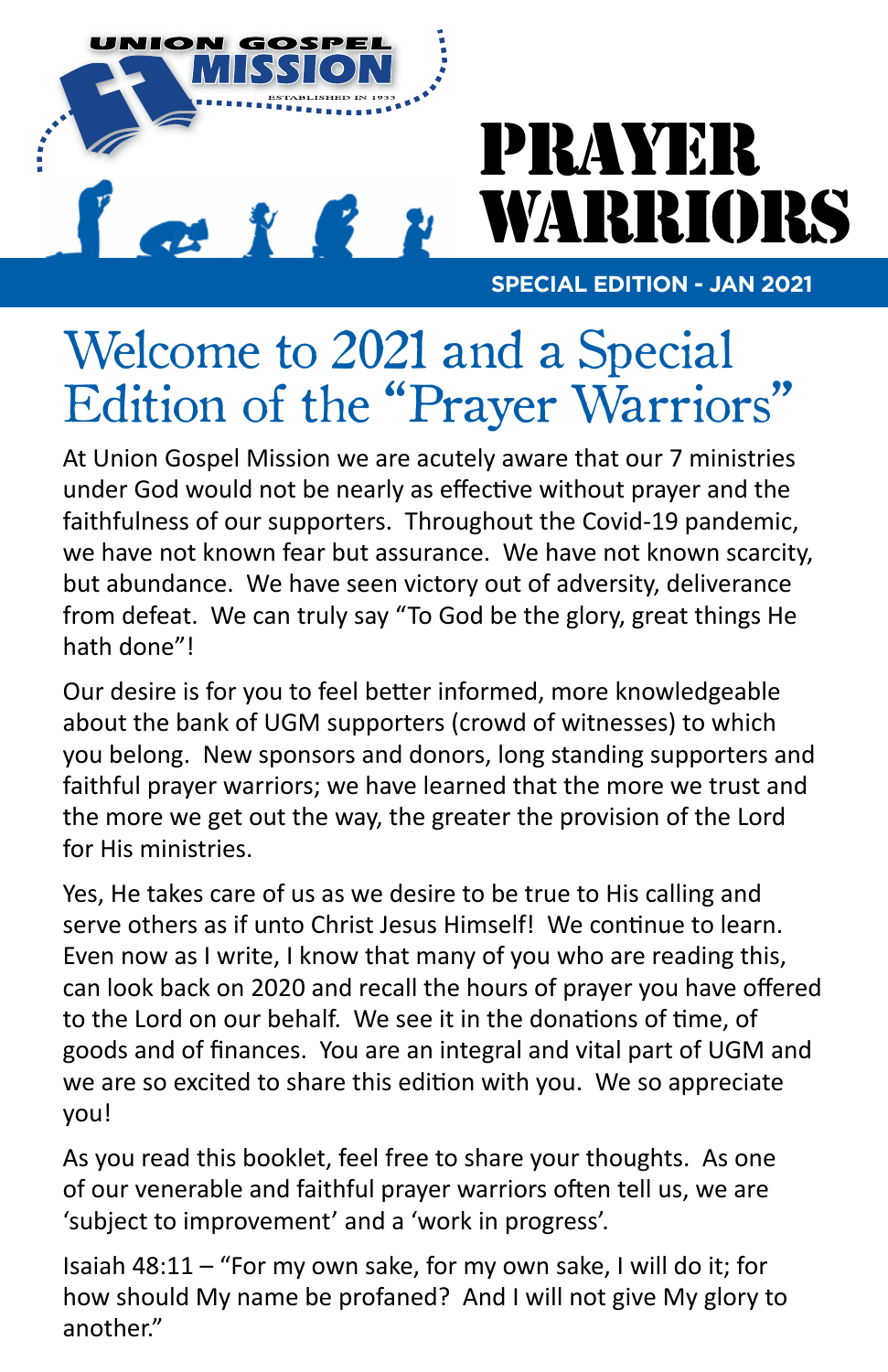# Linda Wilson's Story

### **Psalm 139: 13-16**

Linda, over 60 years a friend of our Mission, recalls meeting former UGM director Bill McNairn when he was pastor at local Calvary Baptist Church in Emo, Ontario in the 1960's. Bill would go on to be the youngest inner city mission director in North America at the Welcome Hall Mission in Montreal (1968), before 15 years later coming to Winnipeg. But I digress, as it is so easy to do when seeing the richness of God's hand at work!

Linda and her husband Alec of 55 years, until his passing 4 years ago, faithfully prayed and knitted together their heart and love for God's creation. Linda shared how she would knit the bulky part of a glove and Alec would finish it off with the fingers and thumb. She shared that Alec, even on the day he passed, was chasing her for the second glove to finalize a pair.

Boxes of winter knits, lovingly put together gloves, will have adorned hundreds of pairs of hands over many years. Those hands seeking warmth, love and healing on the streets of Winnipeg or adorning the hands of those on a northern reserve, who value home made knits higher than a store brand.

Thank you to Alec and thank you to Linda who continues to provide. We also thank all of you remarkable 'knitters' who faithfully contribute – please don't be afraid to share your story with us!

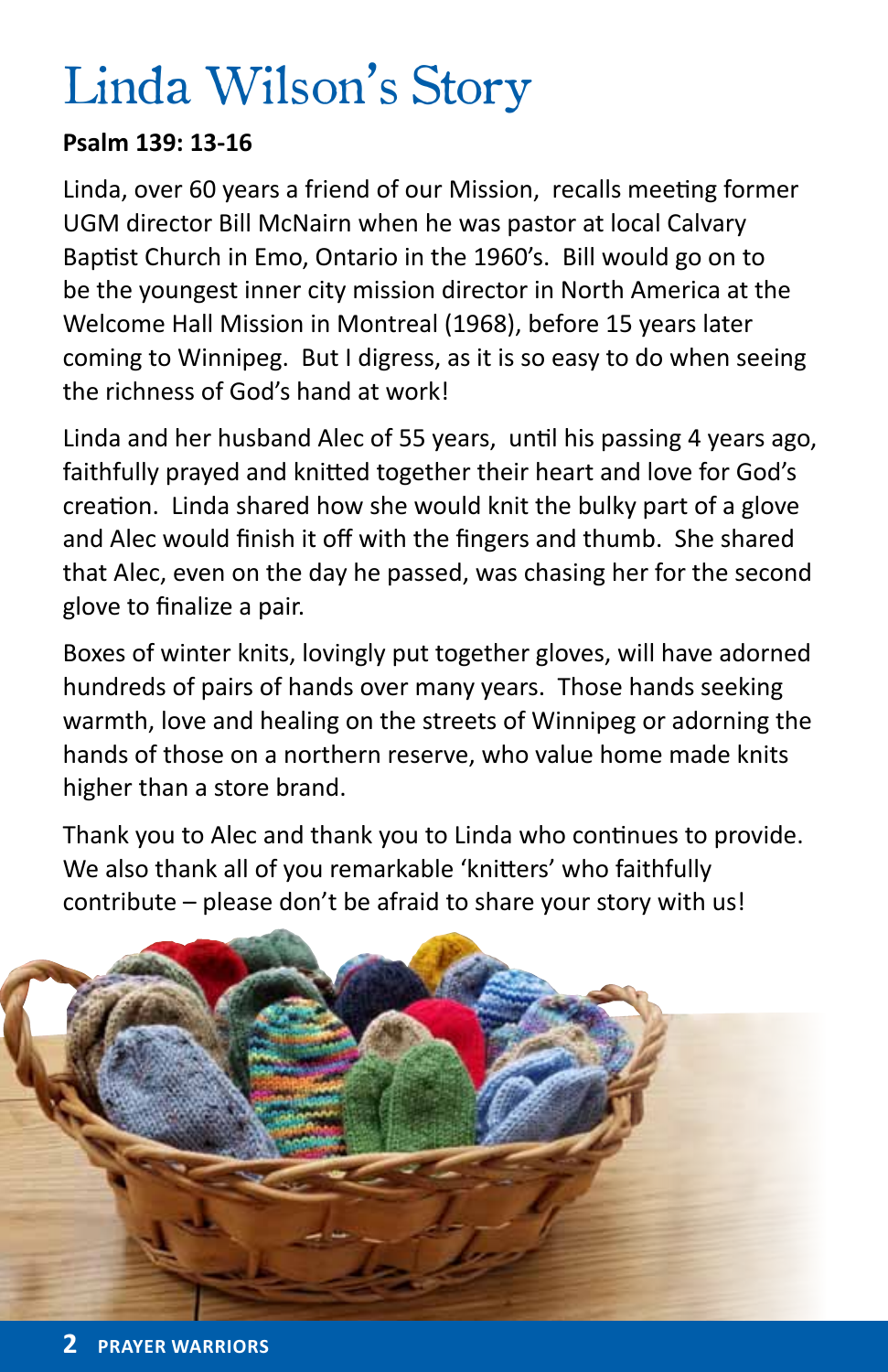### Power of Heart

#### **Matthew 26:7**

A young lady from Brandon made a lasting impression on the Mission. It was spring 2020 when she telephoned and it was my privilege to answer her call. She had lost her job in the previous month, due to Covid, yet she was calling, deeply concerned for the people we serve and their plight. Despite personal loss, she insisted on giving to the Lord's work. It was precious to receive her sacrificial monies. The power at work in her heart was impactful. The Lord's multiplication factor was at work when the very next day, another unexpected donation arrived. Instinctively we knew that the genuine sacrifice and genuine appreciation was blessed!

### Terminal Cancer

### **2 Timothy 4:6-8**

"I am including a cheque for 'x' dollars for you to use where and how you see fit. This will be my last one that I'll be sending you, as I have terminal cancer and the doctor says a few months probably. We don't know, only God does. I have enjoyed

for you to see you see fit This well be I'll the striding year, as I. Cancer & the Du. says a few months with don't know only and deep I have enjoyed being a part of the school and also giving for ate things, he lease it of old God Steven allen

being a part of the school program, etc. and also giving to other things, but I will leave it at that." The blessedness of this woman's giving over many years is very special. We get several notes like this one each year and we pray into each one. So special.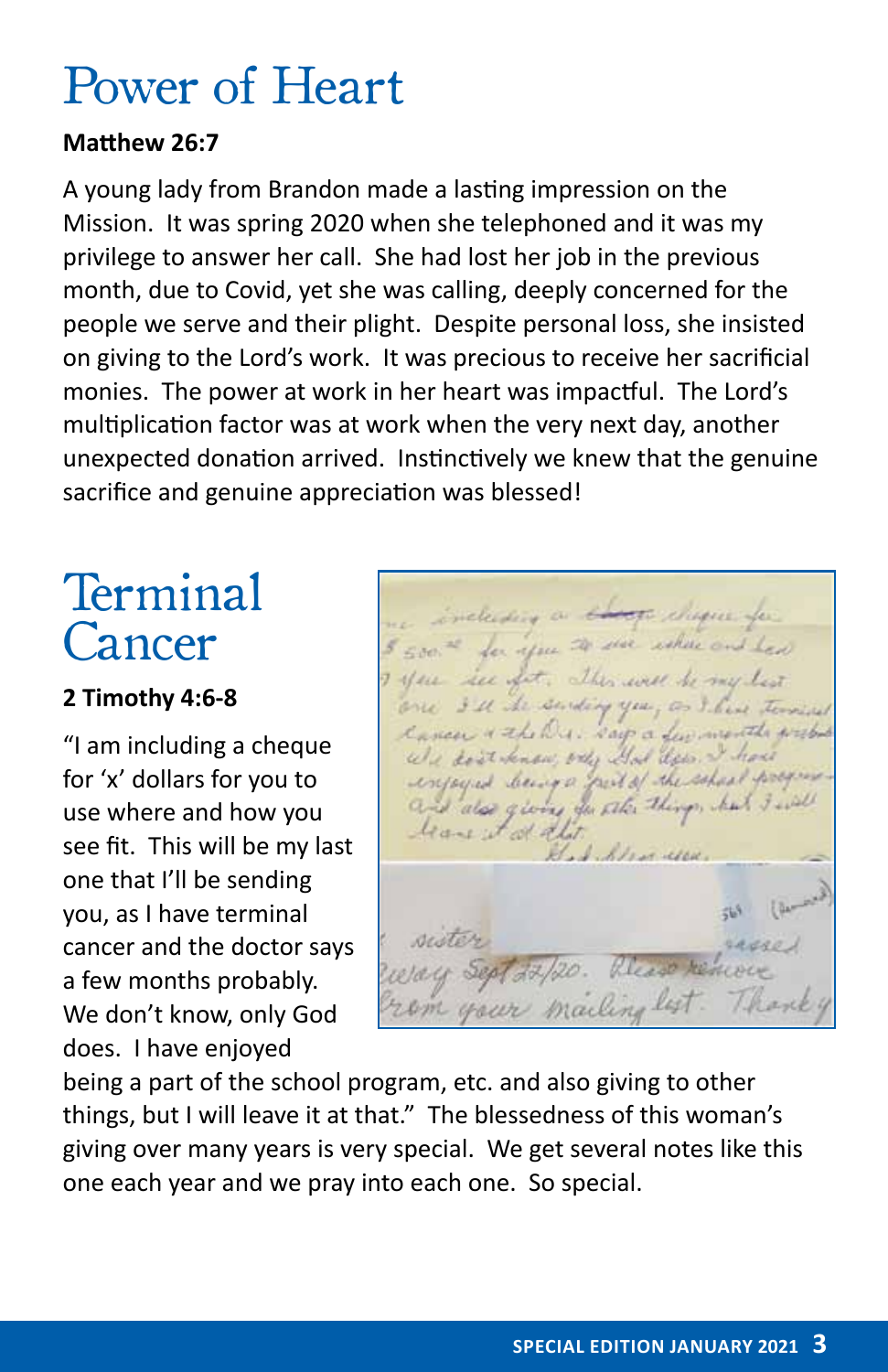# Years of Donations

### **Philippians 4:16-20**

We have many kind givers to the Lord's work – in some cases, generations. It is humbling to see records that date back to the 60's, 70's & 80's. If this is you – thank you! (If not you, thank you anyway!)

# Prayer without Ceasing

#### **Romans 12:12**

So humbling to be told "my wife & I pray twice a day for UGM" and "I take prayer warriors letters, place it on my kitchen table and pray constantly for the needs of the Mission."



# **Grandparents**

#### **Proverbs 17:6**

Often times we receive notes from grandparents concerned over the life choices their grandchildren have made. There is real heartfelt pain heard through the notes we receive. It is our privilege to join them with prayer.

lease accept this in response in / tis hands! Winnipeg location.<br>We understand our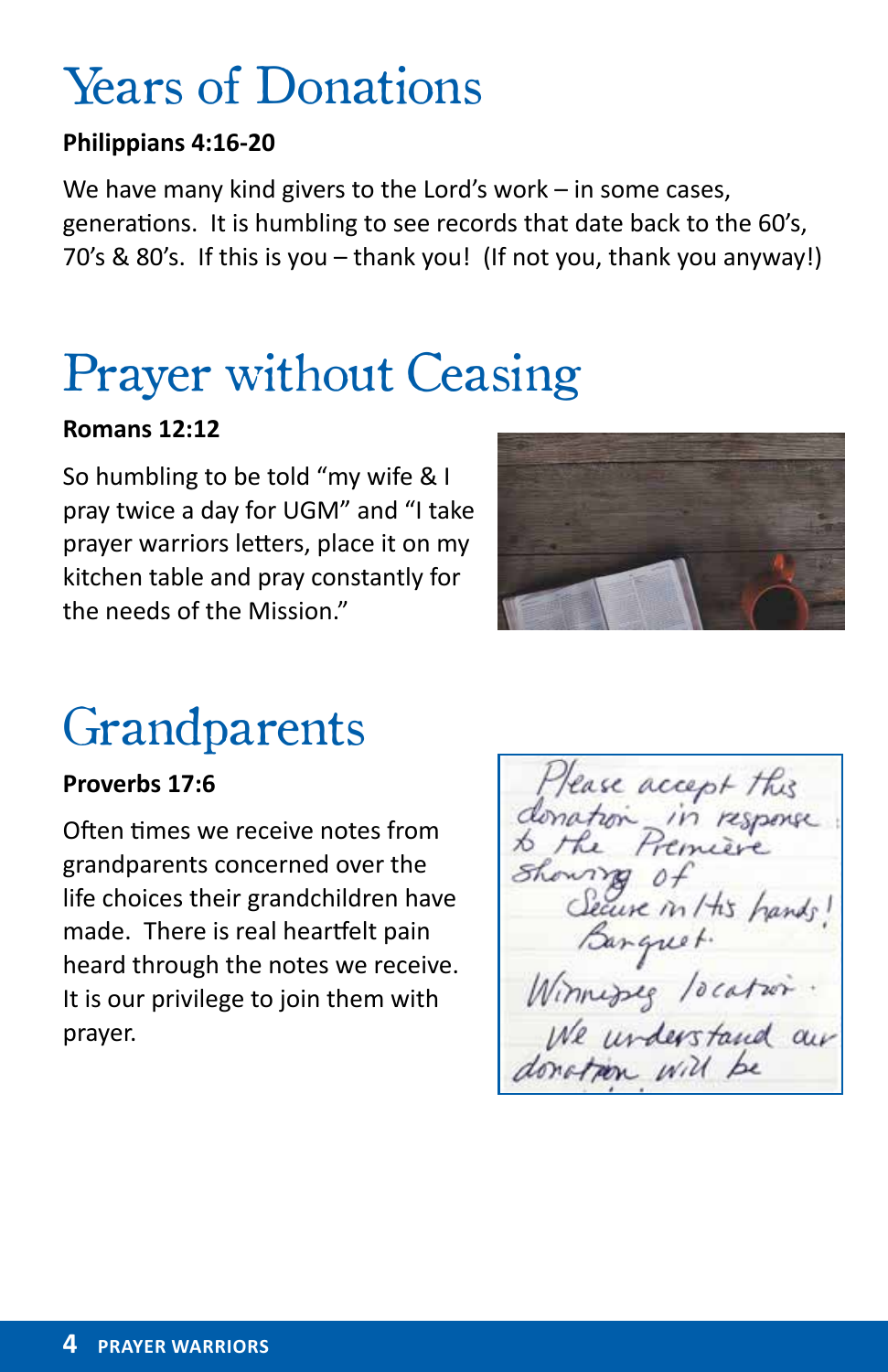# Donor Calling Report

I have had the pleasure of working as a volunteer with UGM since fall of 2018. In calling donors I have the opportunity to thank them for their support and ask if there are any prayer requests that the staff at UGM could pray for. Sometimes I offer to pray with the donors during our phone calls when there is an urgent matter at hand. While most calls are only a few minutes long, there are also a few calls each week that last anywhere from 10-30 minutes! Many people are glad to have someone to talk to even for a few minutes. The loneliness and isolation of seniors during this time of Covid has certainly increased! The most common prayer request that we get is for salvation of loved ones and health concerns for family members. Almost all of the contacts with supporters have been very positive. A few people have been suspicious because of so many scams on seniors, but as time goes on, these are really decreasing. Some have thanked me for praying and report that their loved ones have gotten better since we last talked, so reports of answered prayer are very encouraging.

During phone calls I often get asked how the mission is doing, especially how we are handling the Covid crisis. This gives me a good chance to update them and it seems they really like having this type of current information. I have had a number of the UGM staff over to our house for lunch during the last year just to get a good understanding of how each one of the ministries work, which has been helpful since I often get specific questions about our 7 ministries. During calls I also get questions about donating items to UGM, so I am able to answer those and encourage use of the donation toss boxes.

Each donor who makes an annual donation is called at least once per year, so I expect that is a few thousand calls. Donors who give more frequently receive a call 3-4 times per year. One of the most frequent positive comments I get from donors is that they appreciate that UGM is sharing the gospel and not just supplying people with food and clothing. Many of our supporters have chosen UGM because of this and it is really the best part of our ministry to the needy! May we continue to preach the "glorious gospel" 1 Timothy 1:11 - in all of our 7 ministries!

Blessings Bill Lennox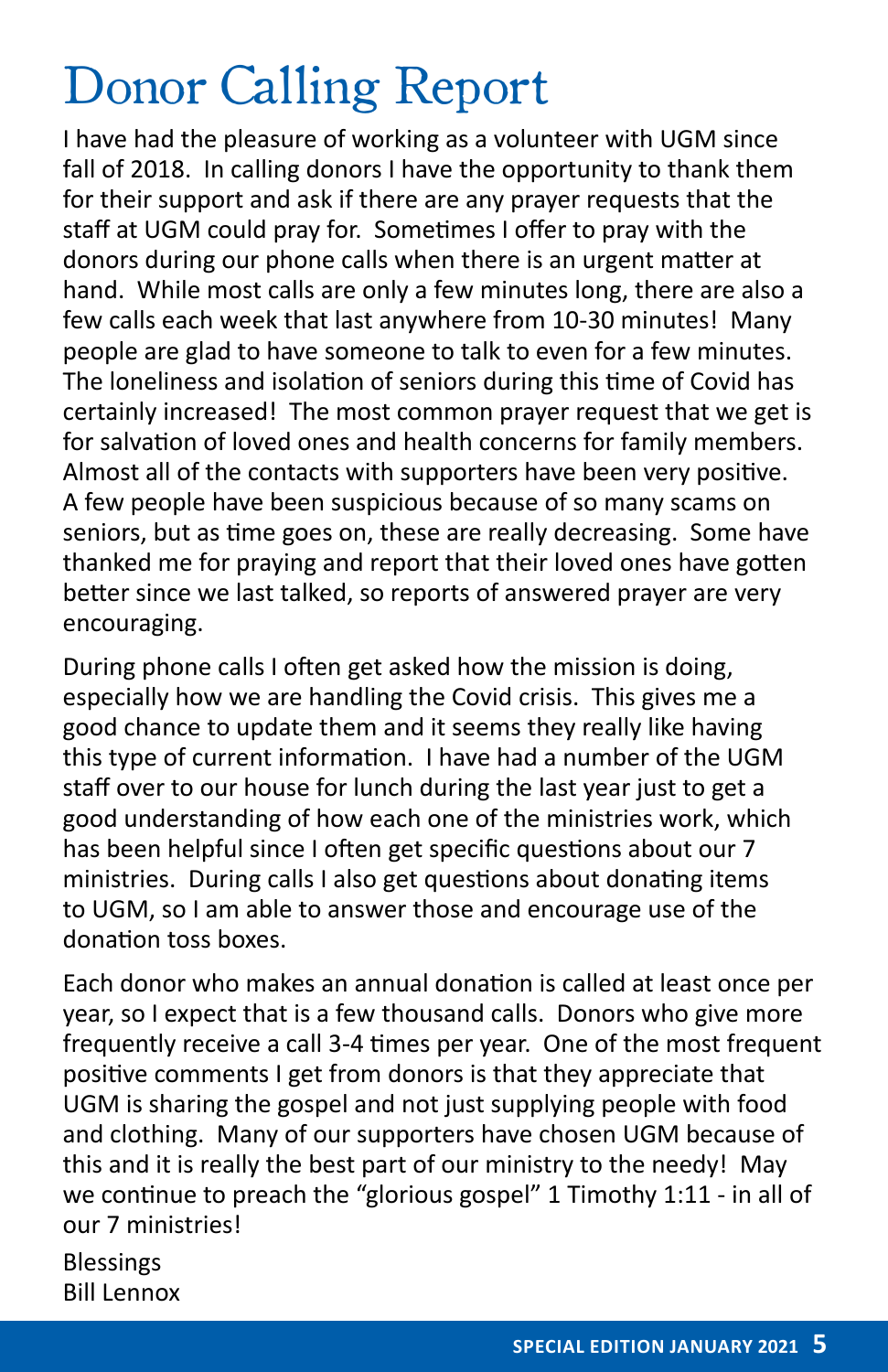# Praying with Donors

It is very humbling and a great honour to partner with so many faithful brothers and sisters to serve our King. As an assistant in the office, I have the great pleasure of speaking to our donors when they call. Before the end of each call I ask if there is anything I can pray for them.

At Union Gospel Mission, we are called to serve broken people. However, what I have noticed is that we are all broken people serving broken people. Why? Because in our brokenness we have found hope and healing and a future. We have experienced the immeasurable love of a Father, forgiveness through the sacrifice of His Son and the power of the Holy Spirit. We have received what we do not deserve and we want to share that joy with others. So when I pray with the father whose son is struggling with mental health and addictions; the daughter who aches to visit her parents when one is in a care home and the other in the hospital, but can't visit because of Covid; the many parents whose children and grandchildren have not submitted to the authority of Jesus; the growing number of lonely, we pray together in peace and faith, knowing that our Heavenly Father hears and cares for each concern. If He cares for us, we know He cares for the ones we have been called together to serve.

At UGM, we praise God for all; the prayers, the donors, the volunteers and the staff, He has brought together to serve in His ministry. We may all be coming to the banquet table because of a different reason. His banner, over all of us; those serving and those being served, is love.

– Jo-Anne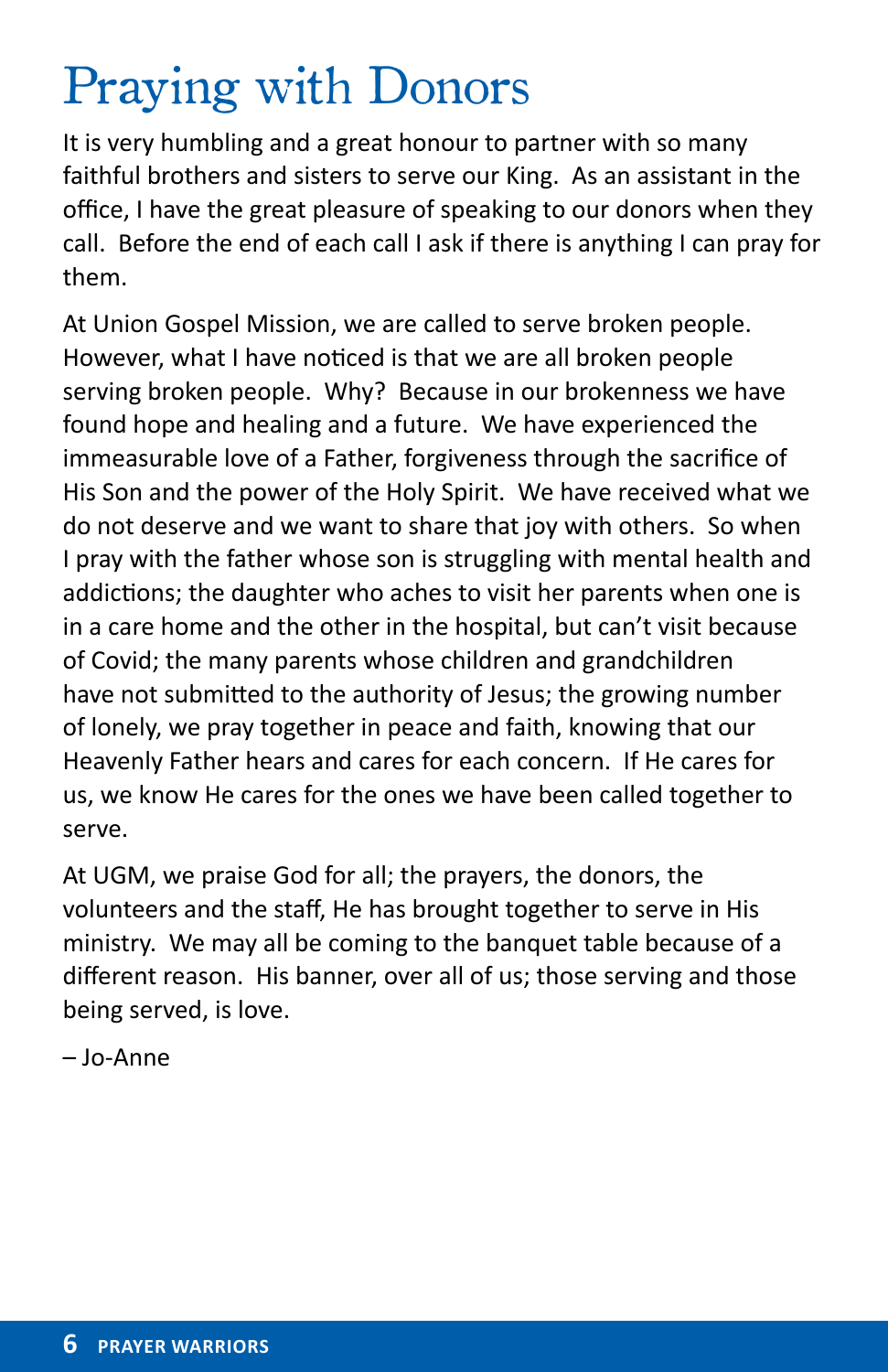# Volunteers

### **Acts 20:35**

Where do we begin to say thank you?! From the regular visits of an 85 year old prayer warrior, through the 4 person family who faithfully serves in the kitchen, to the 'jewels' who sort through mountains of clothes and the many many others who have stepped up to the plate in this most challenging of years. We are humbled and grateful. To the Christian person who polices the books we receive to the men and women who take charge of meal making – we are humbled and grateful!

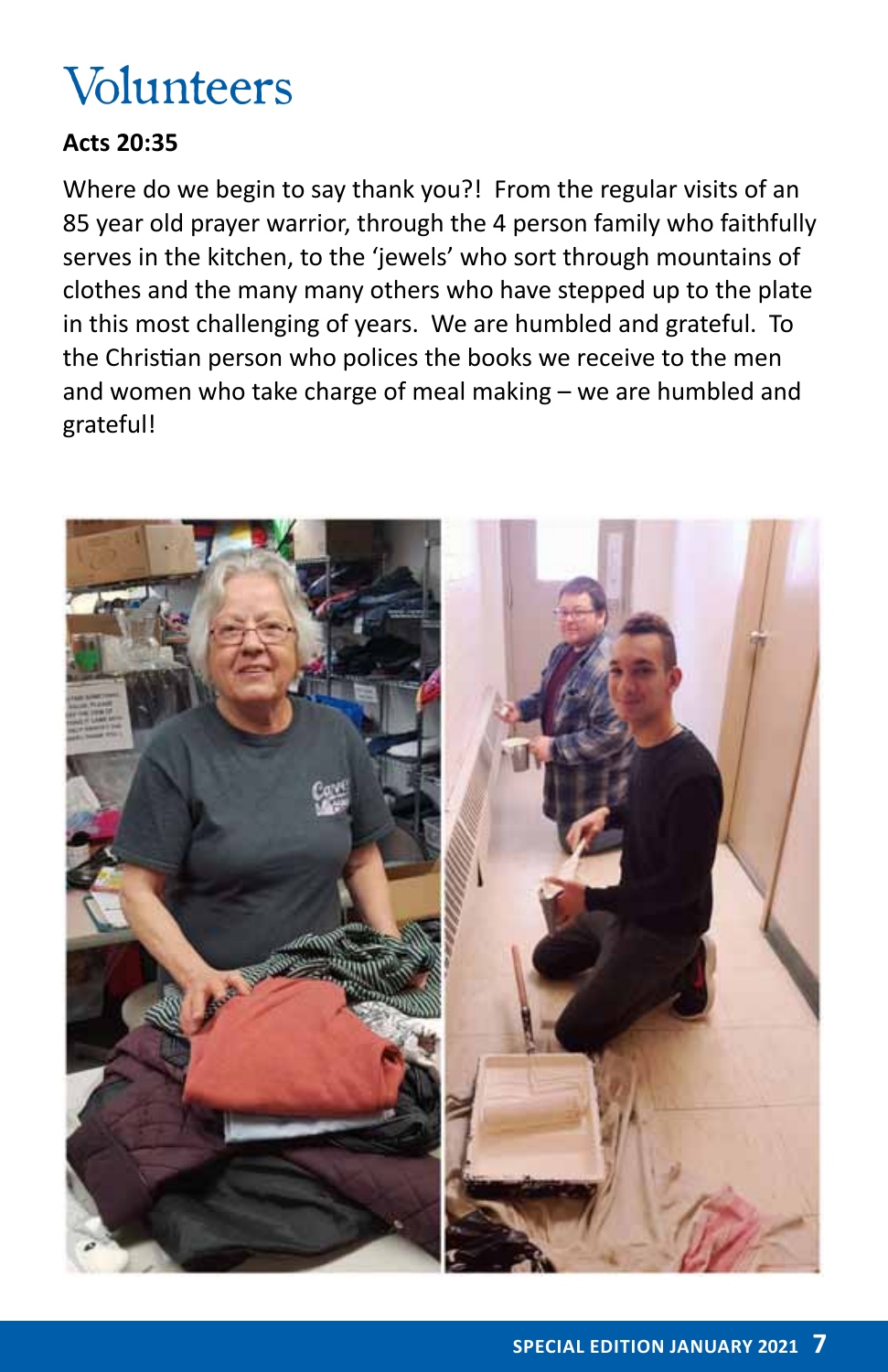# Coordinating Volunteers

I have the privilege to connect with various people wanting to volunteer their time and serve at the Mission in our 7 ministries. So many people want to help those we serve, share their faith and make a difference for the Kingdom. I speak with families, individuals, church groups of many kinds, youth groups, and school and mission groups wanting to help in a variety of ways one time, monthly or even weekly.

We are so very blessed by the love, joy, faithfulness, eagerness and enthusiasm that our volunteers share. The countless of hours they lovingly devote to our ministries cannot be measured. We would need so many more paid staff members to equal the work of our precious volunteers. They make it possible to do all that we do, because of their sacrificial service.

The current restrictions have limited some of the individual and group volunteers who come so faithfully, so we continue to pray and look forward to the day when restrictions are lifted and we can once again all serve together for the Lord.

| – Rosanne                                                                                                                                                                                                                                                                                                                                                                                                                                                                                                                                                                  |                                                                                                                                     |
|----------------------------------------------------------------------------------------------------------------------------------------------------------------------------------------------------------------------------------------------------------------------------------------------------------------------------------------------------------------------------------------------------------------------------------------------------------------------------------------------------------------------------------------------------------------------------|-------------------------------------------------------------------------------------------------------------------------------------|
|                                                                                                                                                                                                                                                                                                                                                                                                                                                                                                                                                                            | PO BOX 1073 STN MAIN<br>WINNIPEG, MB. R3C 2X4<br>Phone: (204)-9<br><b>UNION GOSPEY</b>                                              |
| Email: contact<br>UNION GOSPEL<br>Web: www.go<br><b>MISSION</b><br>METALLISLUM OF LONG 4<br>$\begin{array}{lll} \multicolumn{2}{l} {\begin{tabular}{l} \multicolumn{2}{l}{{\hspace{-2mm}}}\textbf{a} & \multicolumn{2}{l}{\textbf{a}} & \multicolumn{2}{l}{\textbf{a}} & \multicolumn{2}{l}{\textbf{a}} & \multicolumn{2}{l}{\textbf{a}} & \multicolumn{2}{l}{\textbf{a}} & \multicolumn{2}{l}{\textbf{a}} & \multicolumn{2}{l}{\textbf{a}} & \multicolumn{2}{l}{\textbf{a}} & \multicolumn{2}{l}{\textbf{a}} & \multicolumn{2}{l}{\textbf{a}} & \multicolumn{2}{l}{\text$ | <b>MASS</b><br><b>BESCUE</b><br><b>HISKING OF MANITORA</b>                                                                          |
| YOUR GOSPER COMPANY OF MANITORA<br>VOLUNTEER APPLICATION FORM<br>Email: volunteer@gospelmission.ca<br>POSITION & LOCATION INTERESTED IN:                                                                                                                                                                                                                                                                                                                                                                                                                                   | <b>Group Ministries &amp; Tours Application Form</b><br><b>Union Gospel Mission</b><br>P.O. Box 1073 Stn. Main Winnipeg MB. R3C 2X4 |
| $\label{eq:WKB} \text{PHONE: HM:}\xrightarrow{\text{F-MAIL}}$<br>POSTAL                                                                                                                                                                                                                                                                                                                                                                                                                                                                                                    | Telephone 943-9904 / Fax 1-888-449-6820<br>e-mail volunteer@gospelmission.ca                                                        |
| BORN AGAIN CHRISTIAN? $YES$ NO IF YES, GIVE DATE<br>$\overset{\bullet}{\text{WDRINK ALCOHOLIC BEVERAGES?}} \text{OCCATIONALI/Y} \xrightarrow{\text{ABST}}$                                                                                                                                                                                                                                                                                                                                                                                                                 | Name of Church or Organization<br>Address                                                                                           |
| DO YOU DRINK ALCOHOLIC BEVERAGES?<br>IF YOU DRINK ALCOHOLIC BEVERAGES, WOULD YOU BE WILLING TO ABST<br>IF YOU UNING ALLUTIOUS BEVERANDS, WOULD INVOLUTIOUS                                                                                                                                                                                                                                                                                                                                                                                                                 | City, Prov. & Postal Code<br>Name and Title of Contact Person                                                                       |
| DO YOU USE TOBACCO? YES NO<br>DO YOU USE DRUGS OTHER THAN WITH A PRESCRIPTION? YES _____ NO                                                                                                                                                                                                                                                                                                                                                                                                                                                                                | Mailing Address<br>Email Address                                                                                                    |
| ARE THERE ANY DISABILITIES OR HEALTH PROBLEMS THAT YOU WISH<br>ARE INFER ANY DISABILITIES ON HEALTH WARDEN 190<br>YES:                                                                                                                                                                                                                                                                                                                                                                                                                                                     | Phone: $\text{Home } \#$ Cell $\#$ Church $\#$ Church $\#$<br>Age Range of Group Total Number in Group                              |
| ARE YOU LEGALLY ENTITLED TO WORK IN CANADA?                                                                                                                                                                                                                                                                                                                                                                                                                                                                                                                                | How Many Adults Will Accompany Group?<br>Date of Proposed Visit                                                                     |
| PRESENT OCCUPATION:<br>NO WERE EXPERIENCE? YES NO<br><b>LAV DONE</b>                                                                                                                                                                                                                                                                                                                                                                                                                                                                                                       | $\mathrm{From}$                                                                                                                     |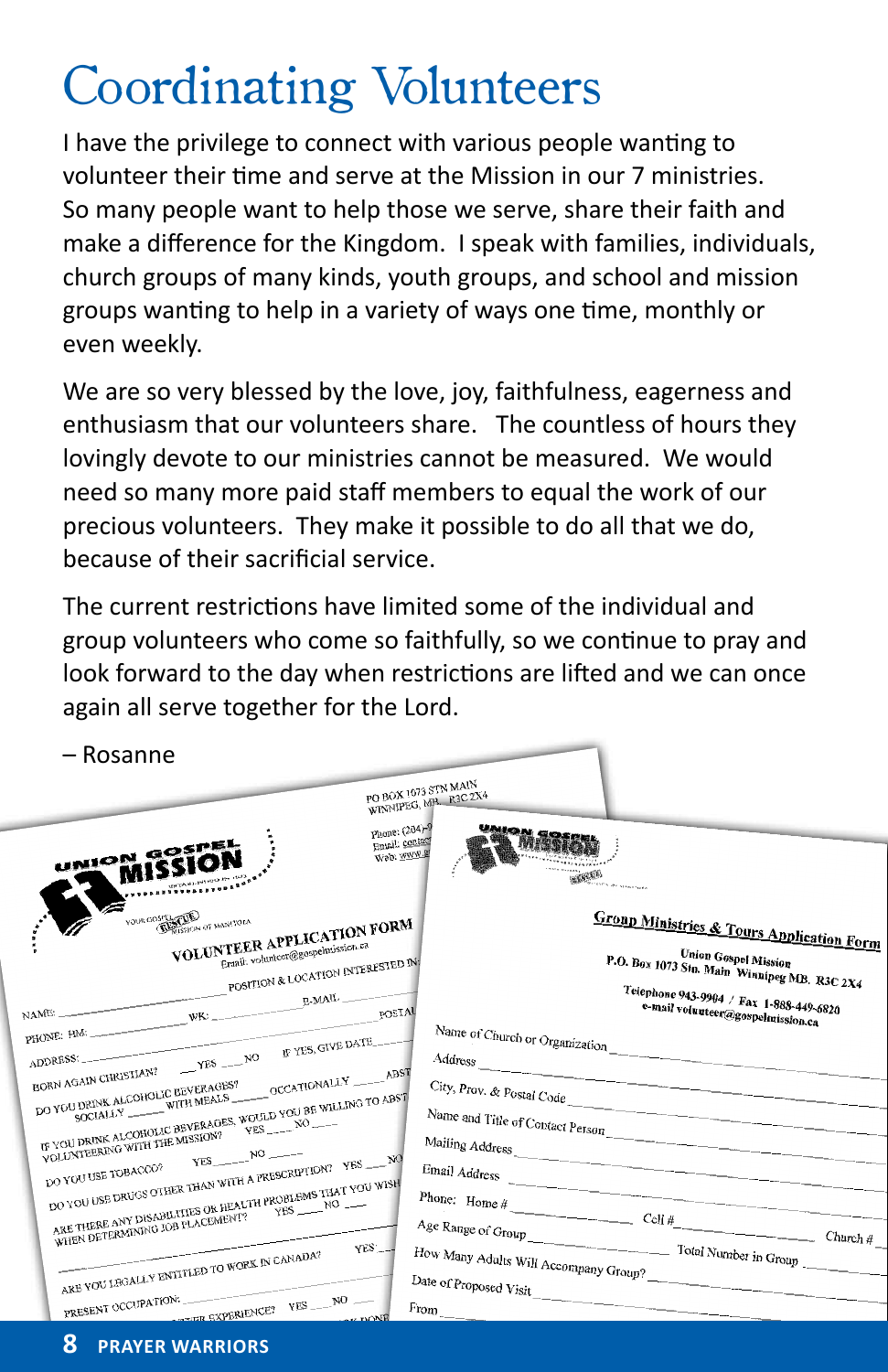### Street Guests

#### **Proverbs 14:31**

We are open 24 hours a day at our Princess Street location. We hand out food and supplies all year round and in all weather. Despite Covid restrictions and fears, it is always our intention to show the love that Jesus has for each individual that comes to our door and expresses a need. For context, on a night shift from 10pm to 8am, our staff can serve as many as 70 people. Because of your support, we are privileged to make a difference. Thank you!

### Encouraging Notes

**1 John 3:20**

"I want to help The Least, The Last and The Lost wally banquet month. cally banque another note out and richly giving gift of: \$ about 8th office to Union Gospel Mission) n below) rea eque. e below)<br>o your information up to date by making changes below. or information up to date by many changes of still remember when<br>Elumenost church, 9 I still remember when you doit the close to God now, so wil At from people that want to do om a cult, she doesn't like the Lord continues to the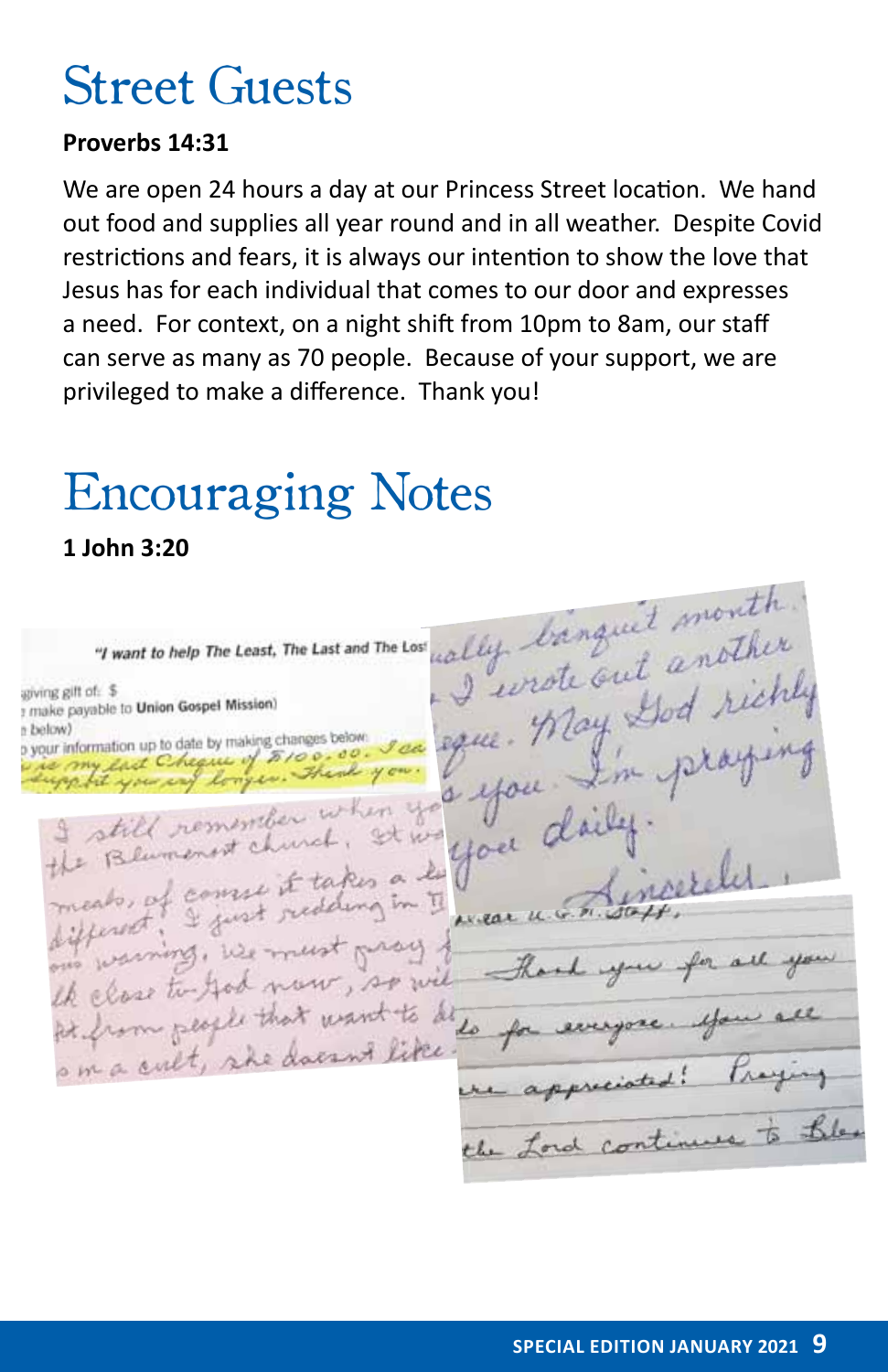# Recovery

### **John 8:36**

Imagine. You are a scrawny 7 year-old boy. You are in your 4th Foster Home. Your Biological mother is an addict. At school, they make fun of you. No one seems to want you around. All the cupboards and all the rooms at your latest 'home' are locked. Your new minders are never home and many times you sit on the curb outside waiting for their homecoming – maybe until midnight.

Then, a 15 year old angel invites you into her home. Her family feeds you. The children inside introduce you to hide and seek. The cupboards and all the rooms are open to you. Excitedly you hide. Why? For the first time your young life is meaningful. Someone cares enough to look for you and when they find you, they are so pleased.

Memories run deep. Rare visits to your real mom are interrupted by a succession of men visiting her. Sometimes you are pulled from mom's arms as you try to stem the flow of blood that a man has inflicted upon her face.

Imagine. You are a 5 year old little girl. Pretty as a picture. Your biological dad plays poker. He entertains other people in your home. You are part of the poker tournament. Your dad trades you to others for poker chips. Years later, you keep dulling the pain of abuse in alcohol. You don't know your value other than the context of a poker chip.

Imagine. You are now a forty year old man. You don't know what 'love' means. You have absolutely no concept of 'faith' or 'trust'. You have never known boundaries, responsibility, family, your parents, with no idea where any siblings are. Drugs were your fortress. Now you are in 'recovery'.

Imagine. You are sharing Jesus and His love and the good news with precious souls who have these backgrounds and stories. Imagine you are in one of UGM's recovery programs.

Now, do you see why we value your prayers above all else? Jesus bled, Jesus suffered, Jesus was separated from His Father, Jesus conquered death, Jesus paid the price – only He can possibly know how to put back together the broken pieces of the lives we serve. ONLY HE!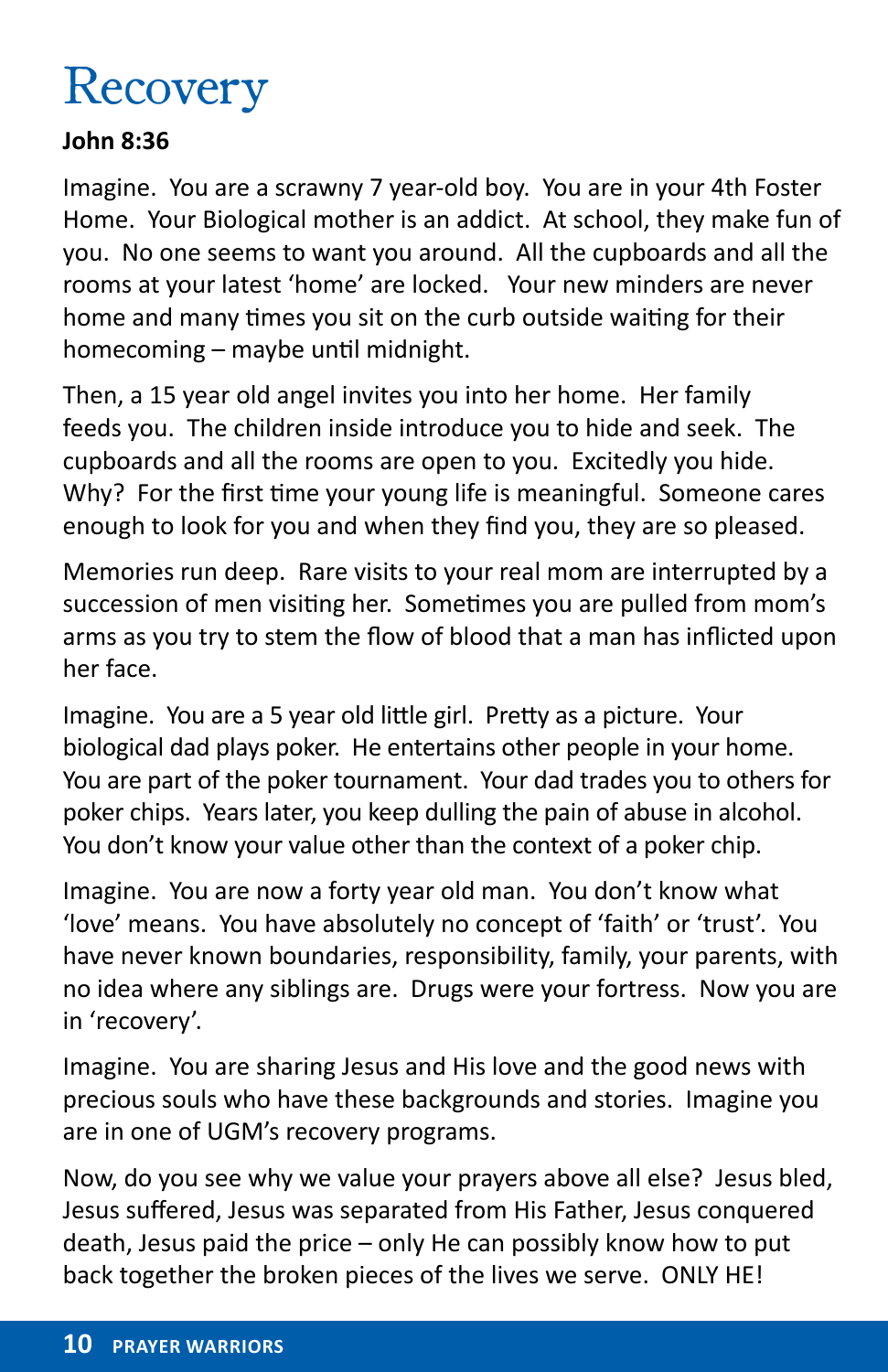# Interns

### **2 Timothy 3:16**

When men and women complete their recovery programs, we are often blessed and excited by their desire to 'stick around' and give back to their 'family and home', as UGM has become. One such intern is feeling the call to Bible College and is in process of raising support. What a transformation from a drug lost life to a redeemed life found. What a God we serve!



# The Lord's Lesson on Demographics

Union Gospel Mission is 87 years old. Many of our supporters are of that age and beyond. I confess to a worldly moment of wondering about the longevity of our support base. Within a few short days, the Lord placed three 90 year old plus donors before me. The first is a faithful prayer warrior and donor who is a healthy 90 years young. The next 2, both 93 years young, signed on to subscribe to give monthly to the Mission. One said "my mom was 102, my grandmother was 102, and I'm likely to go to 110! The message for me – "this is the Lord's ministry, He will provide and if He wills it, the longevity of a supporter is His affair and no one else's!" What a God we serve!

N.B. In sharing this, our father went and did the same thing all over again and in the space of 24 hours, highlighted 3 more 90+ year olds. Amazing God. Amazing Grace.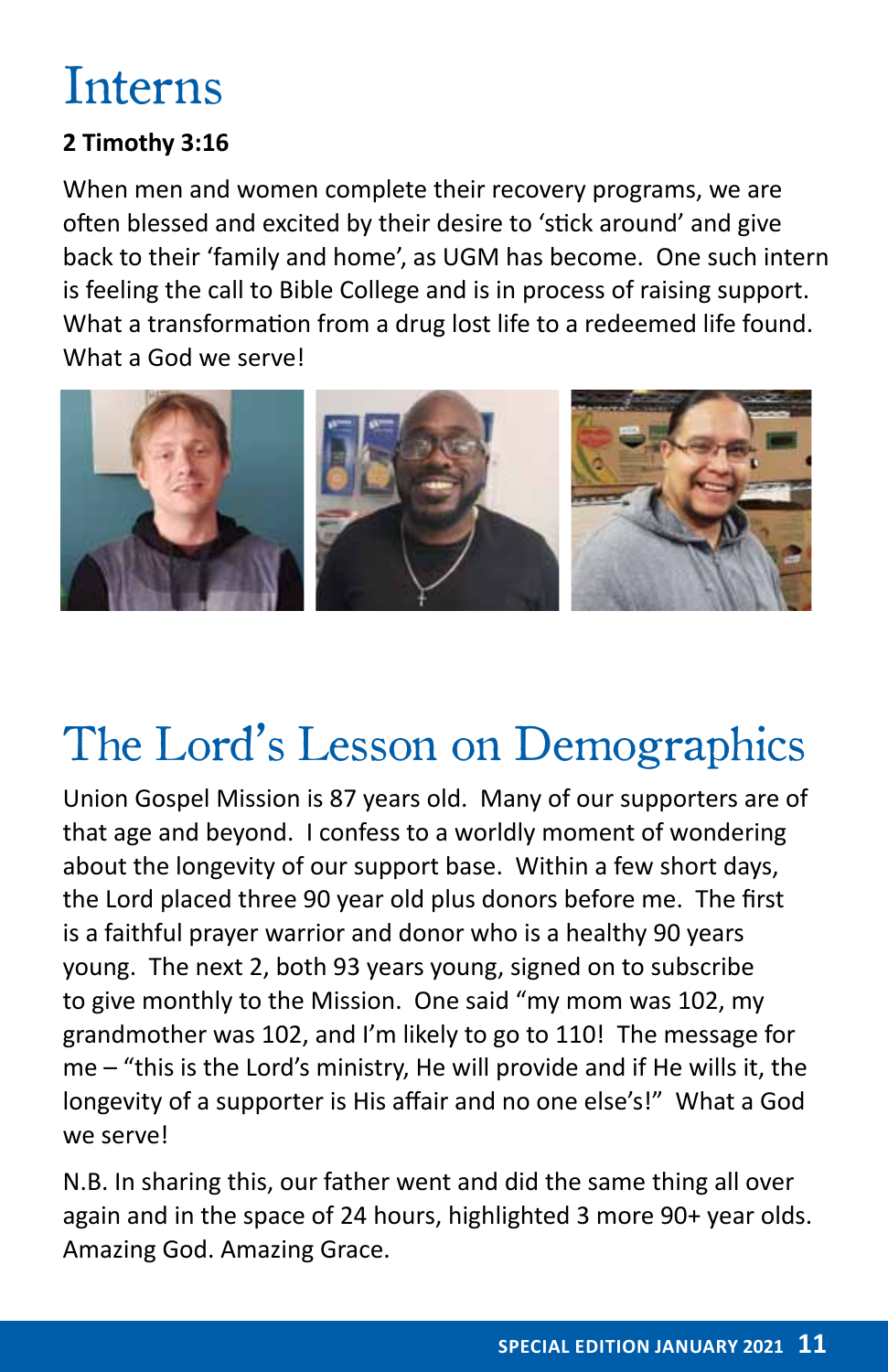### Churches

### **Jerimiah 20:9, Mark 10:45**

We partner with some very active congregations and fellowships, over 150 churches in Winnipeg and over 200 Manitoba wide. Where Jesus Reigns, we feel the power of prayer and we witness the outpouring of blessings from each one. We love to visit, we love to fill pulpits (we have several chaplains and missionaries who love to serve you, UGM and most importantly the Lord in this way). Even in the virtual world, we can supply a sermon, share an encouraging testimony and story, or simply pray with your church. We are an extension of the same body of Christ.

### Loyal-Faithful-Sacrifical = 30 Years of Service

For some of our prayer warriors the name Diana Fields (nee Friesen) is well known. For others of you, perhaps not so, however it is all of you wonderful friends of His Mission that we want to address and pay tribute to our loyal, faithful and sacrificial office manager. Testimony to God's grace.

Let us take you back in time.

Raised on a farm by the Morris River, near Rosenoff/Rosenort, Diana was one of six girls and two boys. A farmer and preacher's (Rosenort EMC 1954-74) daughter, Diana was exposed to the Lord at an early age. She was also exposed to her mom's love of fabric and sewing – so you could say, Diana's dad was a man of the cloth, and her mom, a woman of the cloth! Indeed, in the late 1960's (we think 1969), Diana's dad converted a chicken barn into a fabric store, adding outlets in Rosenort and Moosehorn, before a storefront and office in the town of Morris. "The Riverside Economy Shop" was born. Dad was book- keeper and administrator; mom was fabric sales-lady, sewer, advisor and still home-maker. Service for them was ahead of profit. Ministry ahead of gain (or grain for the farmer side). Spiritual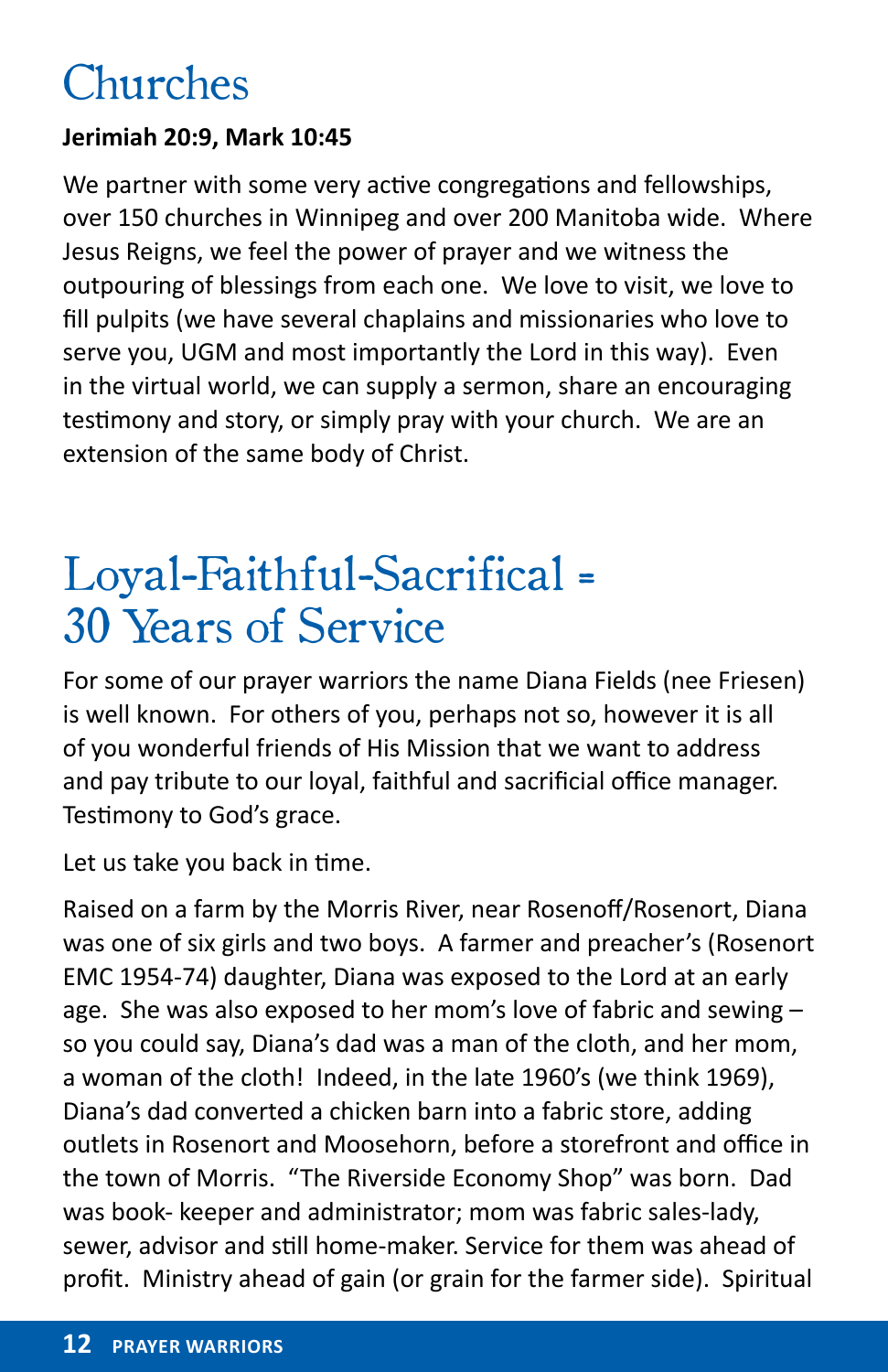bread of life was ahead of bread as staff of life! Diana had amazing examples of what was to become a parallel life of service.

Diana's first vocation was as teacher. Grades 1 -3 children would have benefitted from this mathematics whizz and enthusiastic precisionist, but it was Diana herself who was not content and as the 90's loomed she took a leave of absence from teaching and immersed herself in an accounting course at Red River. Here the lure of numbers sounded the end of 16 years as a school teacher. A new career had been born.

God's hand was very evident in what followed next. A friend of Diana's suggested then UGM Executive Director, Bill McNairn, that he call Diana. He did. That was November 1990. December 1, 1990, a new career began. So sudden, so God ordained. Diana quickly felt at home, fulfilling the Lord's purpose for her life at that moment. However, it cannot have been easy. From the structure of teaching class to the world of addiction recovery, street ministry and charitable donations. From a world of text books to a home made computer program, minus an instruction manual.

Entering donations, keeping books, payroll, issuing tax receipts, dealing with CRA and auditors, writing thank you notes, designing posters for banquets, issuing tickets (hot demand for a UGM banquet!), answering phones, opening and distributing mail, assisting the Executive Director and providing reports for the Board of Directors, Diana's day was full…. as in very full! As time evolved, the need to oversee and administer the functions of new ministries were met. The Lord grew His ministry and another building on Pritchard and on Archibald were added (Adult Education and Charis facility for Women in recovery). A burgeoning summer program and growth in sponsorship with Faith Academy were all overseen by Diana. She was and is, invaluable to UGM.

 In all this, God revealed another reason for placing Diana at the Mission. Love blossomed in Diana's personal life. In the book, "Rescue - In Word and Deed", chapter 4 titled "Surprised By Joy", a beautiful love story is touched upon.

His name was Wayne Fields and not only was he the Mission's driver, daily making innumerable pick ups of mail, food and donations (starting at 5.30 a.m. by the way), he was also a phenomenon. A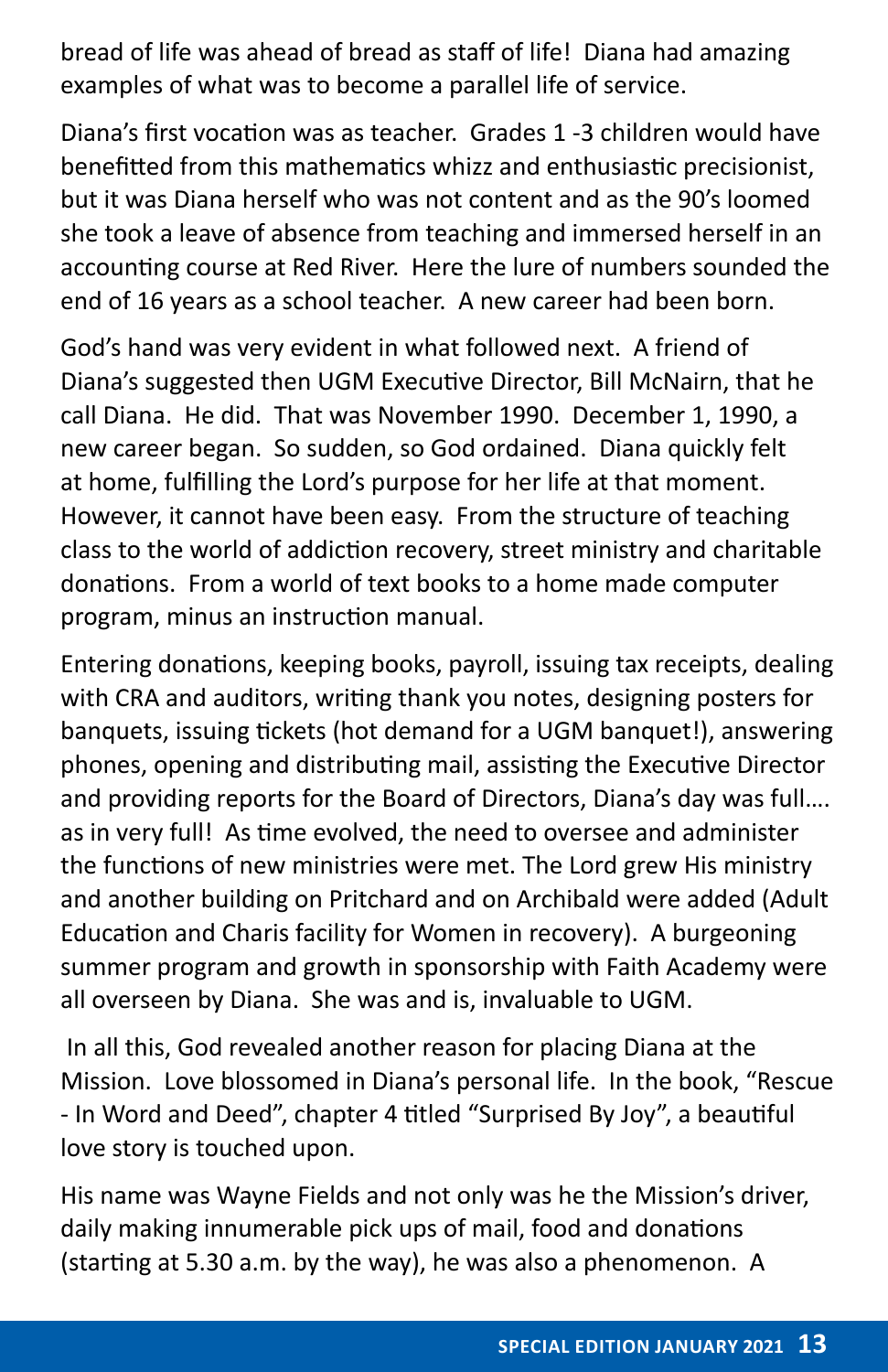remarkable man with a great sense of humour and, an even great sensitivity to the Lord's leading as Diana was soon to discover! From Day 1, Diana and Wayne connected. Mail drops became coffee breaks shared. Quickly the Lord moved these two precious souls to unite as one, in September of 1991…precisely 282 days after first meeting one another….(who knew an accountant had a romantic streak?). Now married Team Fields gave their all to UGM in the service of our Lord and of others. Dreams the couple had of their own hobby farm, were among the many sacrificed as they served at UGM. Diana's, by now, incredible skillset could have placed her in the secular world at a considerably higher income; but no, for this extraordinary couple, the Lord's work came first.

Sadly, after 27 years, the Lord wanted Wayne home with Him. Still two years later, it is not very long before we all hear of Wayne and feel like we knew him. His memory is vibrant and his impact lasting. Knowing Diana is to know Wayne.

Two years on; and 2020 has been tough. Diana broke her ankle on a Mexican vacation she had been so looking forward too. There were complications and challenges to overcome. Yet rarely did Diana complain and stoically she soldiered on at home, training a new staff person, Jo-anne, whilst guiding and leaning at times on 10-year veteran, Rosanne, to seamlessly and precisely keep things ticking on. It will come as no surprise that God put these 3 ladies together to confront the challenges of COVIO 19, nor that He mobilized so many of you Prayer Warriors to intercede as you do for His work here. We are so grateful!

Diana still has love and passion for our/His Rescue Mission. She appreciates fabrics, enjoys sewing and loves baking. It is no stretch to see her Dad's characteristics in her (fondness for math, for precision, for a touch of entrepreneurship and a dose of courage) and that of her mom (talent for sewing, love of fabrics, great at baking)…..and together her parents love for Jesus and desire to serve others, is a rich heritage.

Please celebrate Diana's 30 years of loyal, faithful and sacrificial service, by thanking God for her life, for Wayne's large part in her life, and Diana's own witness to God's grace and an answered calling.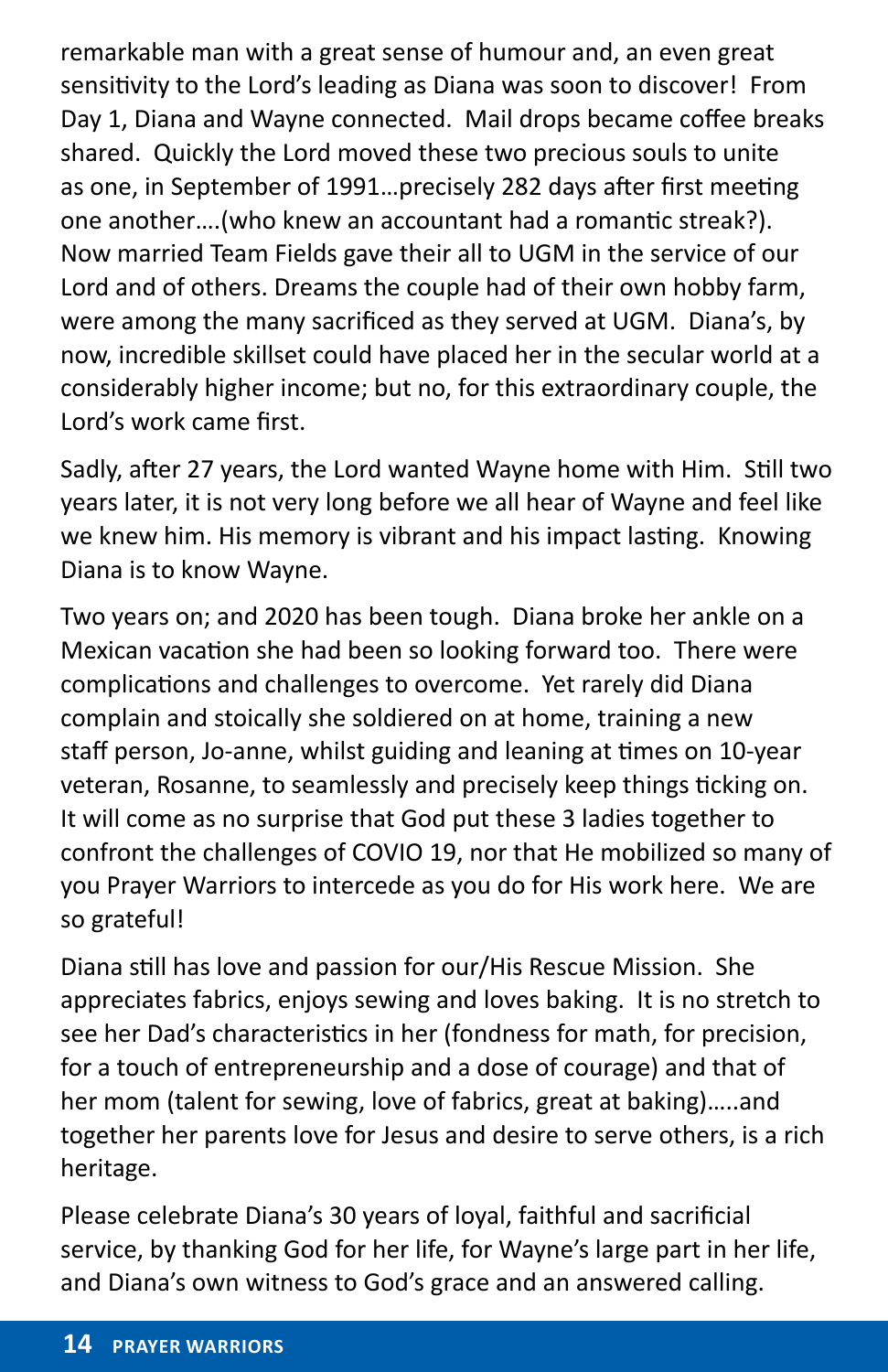### Secure in His Hands - The Video

#### **Isaiah 40:16, John 10:28**

We estimate about 5000 people would have watched the video. We have sent out several DVD copies and we have more available if there is interest. The exciting thing for us was to let our people, especially the recovering addicts share testimony to the difference Jesus is making in their lives. He, Jesus, is huge! We have appreciated the affirmation and kind words from many of you and it has gone some way to soothing the hurt of not sharing a banquet or dessert evening in person this year. We sincerely hope that 2021 will let us see you in person once again!

### **Watch the**

Secure in His Hands

**Video, showcasing some of God's amazing activity at UGM 's 7 Ministries**

**Visit www.gospelmission.ca for the link to 'Union Gospel Mission Winnipeg' channel on YouTube.** 

**We pray this will be a blessing to you!**